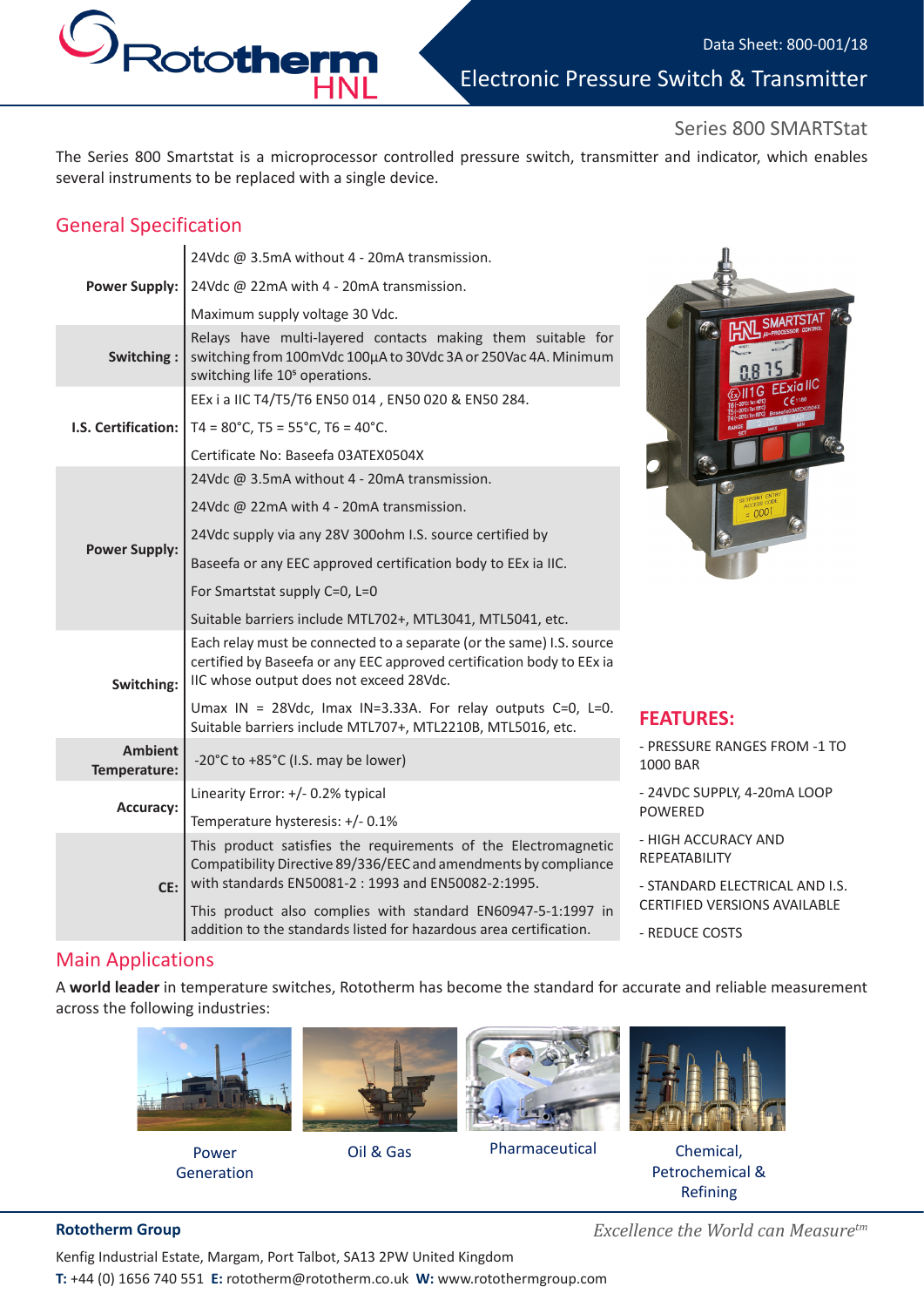## ADDITIONAL BENEFITS

\* Pushbutton calibration of set points and transmitter range enables calibration on site without tools.

\* Programmable switching delays - the switching on or off (or both) of the relays may be delayed from 0.5 seconds to 15 minutes. This is particularly useful for preventing unwanted switching due to temperature transients.

- \* Display of maximum and minimum pressures recorded by the Smartstat.
- \* Display of transmitter output in mA.
- \* Displayed units of measurement can be changed by the user as required.

### SMARTSTAT OPERATION

The input pressure applied to the Smartstat is converted to a proportional electrical signal by the silicon pressure sensor. After amplification this signal inputs directly into the analogue to digital (a/d) port on the microprocessor.

The microprocessor continuously calculates the pressure from the input signal, compares this to the switch setpoints and operates the relays as required. If the pressure rises above the UPPER switch point the relay changes over from normally closed (NC) to normally open (NO), as the pressure falls below the LOWER switch point the relay changes over from NO to NC.

In addition the microprocessor updates the LCD display of the pressure and the status of the relays. The typical response time of the relays to an alarm condition is about 125mSec.

Should the 24Vdc power supply fail (or fall below 12 volts) the relays can be configured to remain in their current position or switch to the NO or NC position. This is the 'Fail State' that is indicated on the LCD.

A separate watchdog timer (WDT) continuously monitors the operation of the microprocessor. In the unlikely event that the processor 'hangs' this is detected by the WDT which re-boots the processor, restoring normal operation within 3 seconds.

Entry of the switching points, the Fail State and switching delays for each relay is carried out using the pushbuttons on the front of the Smartstat. An access code must be entered first to ensure that there are no unauthorised changes.

The pressure settings for each relay are adjustable throughout the range enabling the switching differential to be varied from just one digit, up to 100% of the range. All of the information entered is stored on an EEPROM so that it is retained when the power supply is off.

The pushbuttons on the front of the Smartstat are also used to calibrate the transmitter output. An access code must be entered first to ensure that there are no unauthorised changes. The 'start of range' and 'end of range' can be input and 4-20 mA or 20-4 mA selected. If the transmitter output is not required it can be disabled, resulting in a constant supply current of 3.5mA to the Smartstat. The maximum and minimum pressures applied to the Smartstat can be displayed by pressing the MAX or MIN pushbuttons. These values can be reset to the current pressure by holding down the appropriate pushbutton for 15 seconds.

The relays are optional on the Smartstat and can be obtained at a later date and easily fitted by the customer.



**Rototherm Group** *Excellence the World can Measuretm*

Kenfig Industrial Estate, Margam, Port Talbot, SA13 2PW United Kingdom **T:** +44 (0) 1656 740 551 **E:** rototherm@rototherm.co.uk **W:** www.rotothermgroup.com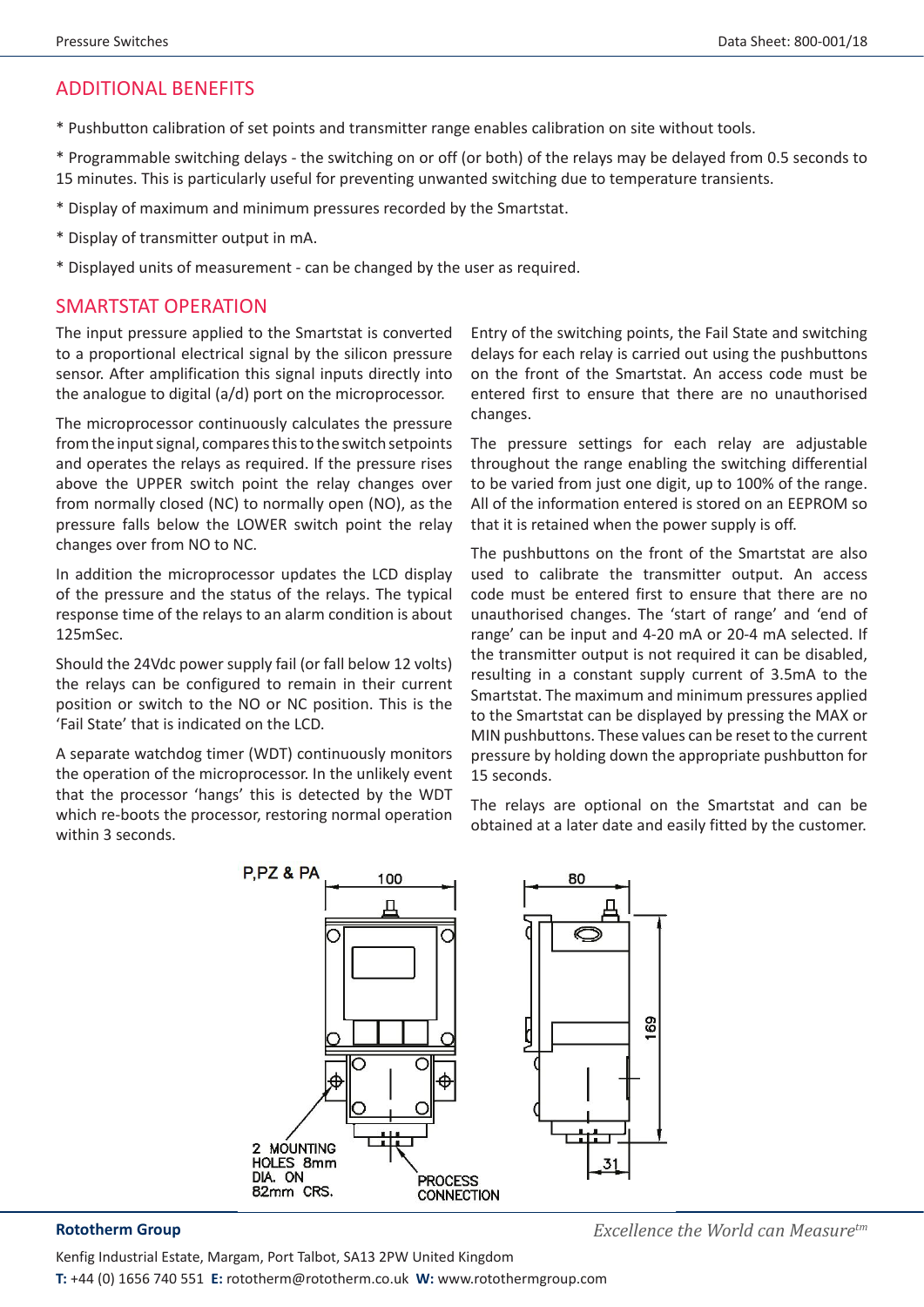# Ordering Information

| <b>Pressure Switches</b>        | $STANDARD +$                                                                                                                | 835P | 1 | 1 | 21 | 00                   | 5 | 5 | 03             |
|---------------------------------|-----------------------------------------------------------------------------------------------------------------------------|------|---|---|----|----------------------|---|---|----------------|
| <b>Range Code</b>               | Choose range code from table below                                                                                          | 835P |   |   |    |                      |   |   |                |
| <b>Certification</b>            | <b>Standard Electrical</b><br>Certified Intrinsically Safe (I.S.)                                                           |      |   |   |    |                      |   |   |                |
| <b>Housing Material</b>         | Aluminium Housing with Epoxy Hardened stoved enamel finish<br>1<br>Austenitic stainless steel housing with self finish<br>4 |      |   |   |    |                      |   |   |                |
| <b>Entry &amp; Transmission</b> | Two M20 x 1.50 ISO cable entries / 4-20 mA<br>21                                                                            |      |   |   |    |                      |   |   |                |
| <b>Output Switch</b>            | <b>None</b><br>2 x SPDT relays                                                                                              |      |   |   |    | 0 <sup>0</sup><br>02 |   |   |                |
| <b>Diaphragm Material</b>       | 316 Stainless Steel<br>Hastelloy C                                                                                          |      |   |   |    |                      | 5 |   |                |
| <b>Chamber Material</b>         | 316 Stainless Steel<br>Hastelloy C                                                                                          |      |   |   |    |                      |   | 5 |                |
| <b>Process Connection</b>       | $1/4$ " NPT INT.<br>$1/2$ " NPT INT.<br>$1/2$ " NPT Male                                                                    |      |   |   |    |                      |   |   | 03<br>06<br>08 |

For any other options, please contact us sales@rototherm.co.uk or +44 (0)1656 740551

**NOTES:**

1. Dust and weatherproof ratings are IP65 to BS EN 60529 (IEC60529).

2. Standard Pressure Smartstats have a viton 'O' ring seal.

3. Transmission to the silicon pressure transducer is via a silicone oil fill, isolated from the process medium by a metal diaphragm.

4. A large number of flanged and chemical seal connections are available as special options. Please contact Technical Sales for details.

## Table 1. Order Coding - Range Codes:

| <b>Series 800 Pressure Range Codes</b> |                       |                                              |                                         |                 |                 |                               |  |  |  |
|----------------------------------------|-----------------------|----------------------------------------------|-----------------------------------------|-----------------|-----------------|-------------------------------|--|--|--|
| <b>Range Code</b>                      | <b>Pressure Range</b> | <b>Proof Rating</b><br><b>Standard (bar)</b> | <b>Proof Rating "H"</b><br>Ranges (bar) | <b>Min Span</b> | <b>Max Span</b> | <b>Absolute Range</b><br>Code |  |  |  |
| 825P                                   | $0$ to 100 mbar       | $\overline{2}$                               | ÷,                                      | 20 mbar         | 100 mbar        | 825PA                         |  |  |  |
| 834P                                   | 0 to 200 mbar         | $\overline{2}$                               | $\overline{\phantom{a}}$                | 40 mbar         | 200 mbar        | 834PA                         |  |  |  |
| 835P                                   | 0 to 500 mbar         | 2.5                                          | 6                                       | 100 mbar        | 500 mbar        | 835PA                         |  |  |  |
| 836P                                   | 0 to 1600 mbar        | 4                                            | 10                                      | 320 mbar        | 1600 mbar       | 836PA                         |  |  |  |
| 825PZ                                  | $-50$ to $+50$ mbar   | 2                                            | $\overline{a}$                          | 20 mbar         | 100 mbar        |                               |  |  |  |
| 834PZ                                  | $-100$ to $+100$ mbar | $\overline{2}$                               | $\overline{\phantom{a}}$                | 40 mbar         | 200 mbar        |                               |  |  |  |
| 835PZ                                  | $-250$ to $+250$ mbar | 2.5                                          | 6                                       | 100 mbar        | 500 mbar        |                               |  |  |  |
| 836PZ                                  | -800 to +800 mbar     | 4                                            | $-10$                                   | 320 mbar        | 1600 mbar       | $\qquad \qquad -$             |  |  |  |
| 845P                                   | 0 to 4 bar            | 7.5                                          | 16                                      | 800 mbar        | 4 bar           | 845PA                         |  |  |  |
| 846P                                   | $0$ to 10 bar         | 15                                           | 30                                      | 2 bar           | 10 bar          | 846PA                         |  |  |  |
| 847P                                   | $0$ to 20 bar         | 30                                           | 75                                      | 4 bar           | 20 bar          | 847PA                         |  |  |  |
| 855P                                   | 0 to 50 bar           | 75                                           | $\sim$                                  | 10 bar          | 50 bar          | 855PA                         |  |  |  |
| 856P                                   | 0 to 16 bar           | 250                                          | $\overline{a}$                          | 32 bar          | 160 bar         | 856PA                         |  |  |  |
| 857P                                   | 0 to 400 bar          | 520                                          | $\overline{\phantom{a}}$                | 80 bar          | 400 bar         | 857PA                         |  |  |  |
| 858P                                   | 0 to 1000 bar         | 1100                                         | $\overline{a}$                          | 200 bar         | 1000 bar        | 858PA                         |  |  |  |

### **NOTES ON RANGE TABLE:**

1. Pressures quoted are gauges. If an absolute pressure range is required then add an 'A' to the range code e.g. 835P becomes 835PA.

2. If a higher proof rating than the standard is available the figure is shown in the 'H' ranges column. To specify this option add 'H' to the range code. e.g. 835P becomes 835PH (835PA becomes 835PAH)

3. Smartstat pressure sensors are capable of being subjected to full vacuum.

Kenfig Industrial Estate, Margam, Port Talbot, SA13 2PW United Kingdom **T:** +44 (0) 1656 740 551 **E:** rototherm@rototherm.co.uk **W:** www.rotothermgroup.com